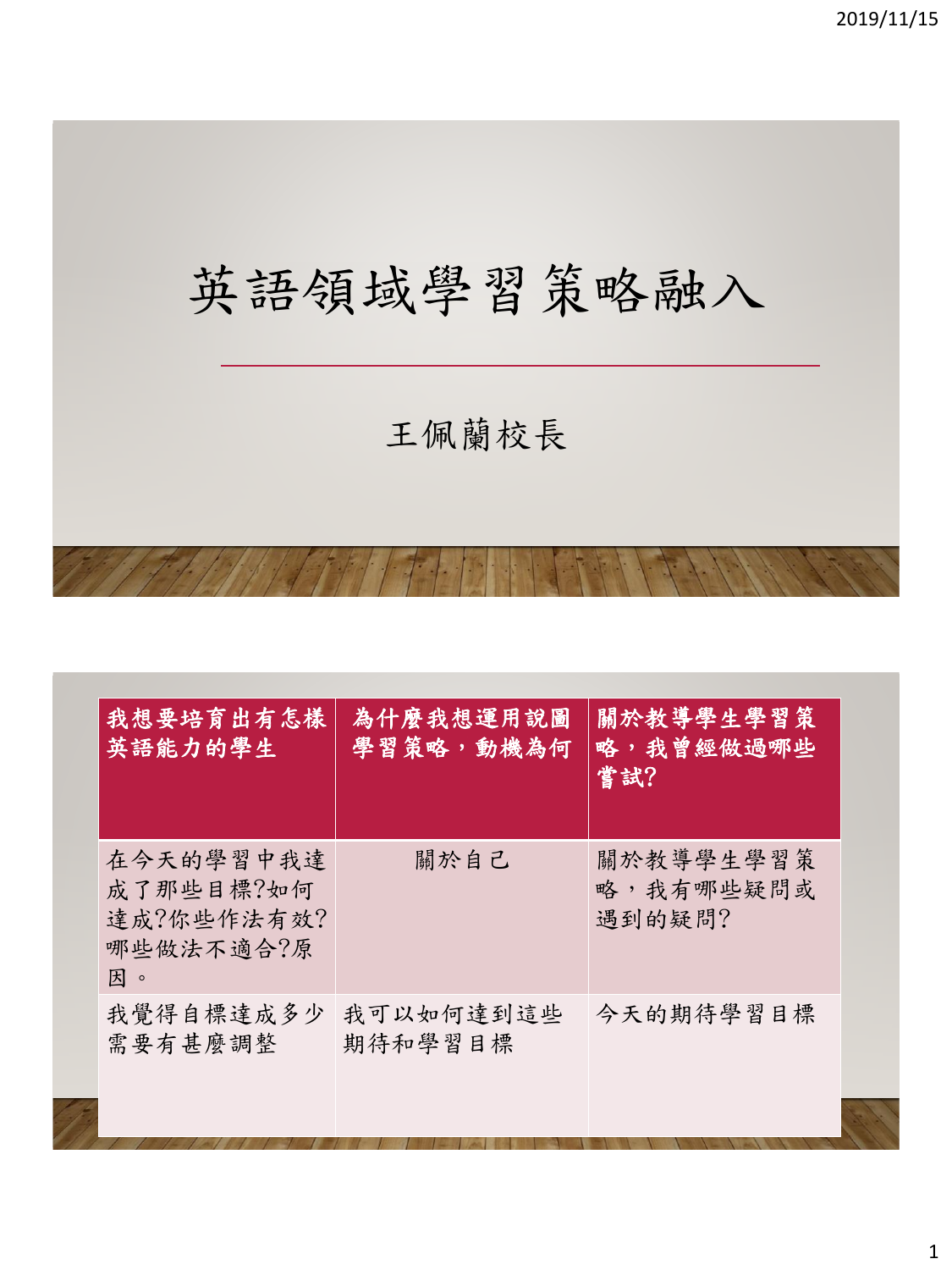# 九宮格

•運用九宮格思考,就是一種協助學生 釐清思考觀點的學習策略,九宮格就 是一種學習的工具。

# 教學策略與學習策略概念的釐清

- 學習策略要以學生為主體,學生扮演主角,只有老師教不 算,要看學生是否需要用這個策略學習,須有學習歷程。
- 教的時間很多、學的時間很少。
- 透過"提問"(不論是口語或書面)成為學習學習策略的思 考鷹架。最後要讓學生能自問自答。
- 可適當運用視覺組織圖(graphic organizer)引導思考步驟。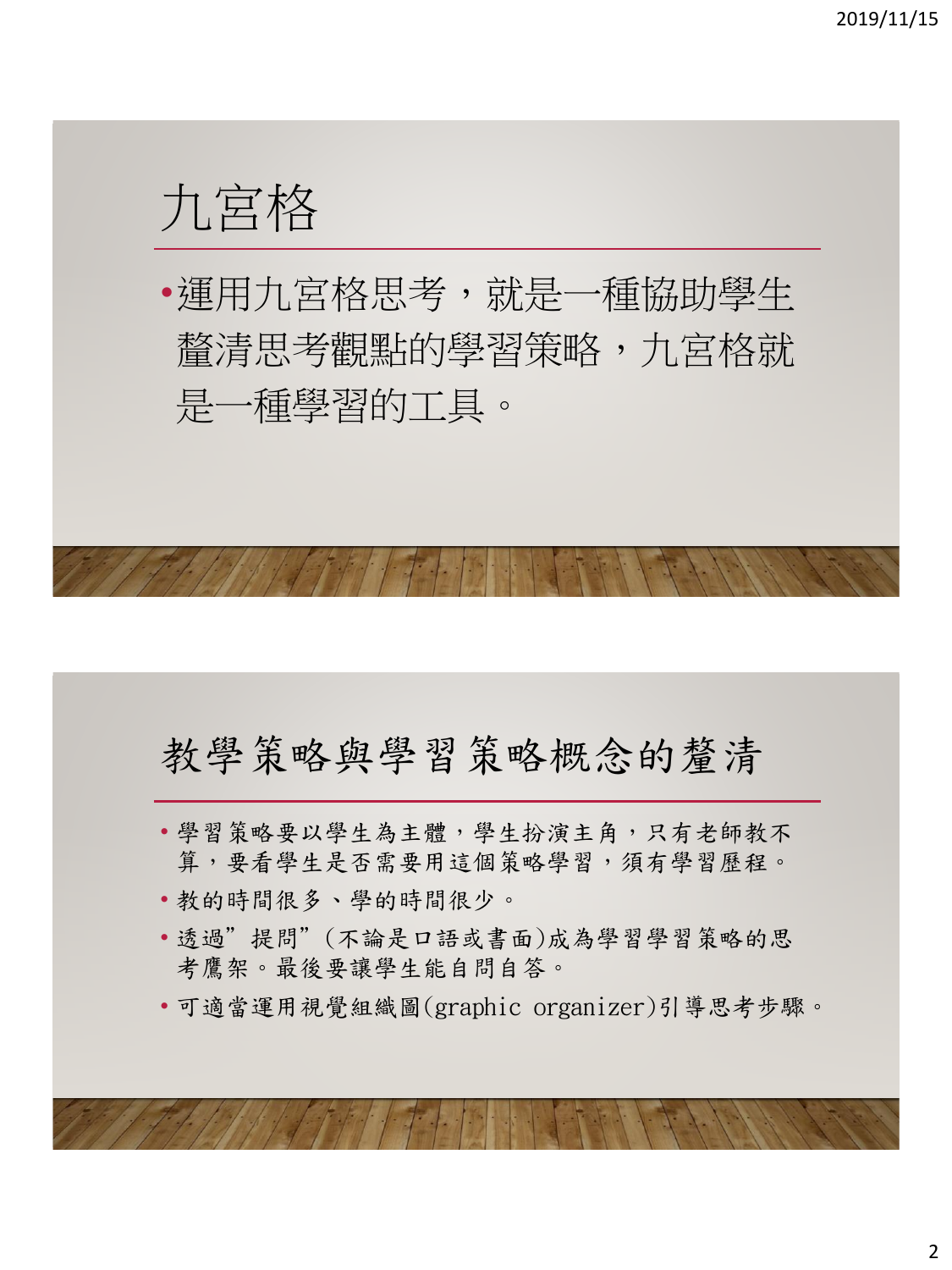# 教學策略與學習策略概念的釐清

- 在學習的歷程中,如果自我調整的學習歷程沒有發生,就 只是單獨學習這個思考的方式,但並沒有運用學習策略學 習的歷程產生。
- 教學策略要變成學習策略,要提供學生「運用」及「選擇 所學策略」應用的歷程。

#### 何謂自我調整 SELF- REGULATION LEARNING

- 學生要知道學習目標(英語的學習重點)。
- 學生要有自我監控的歷程(要設計工具及方法)
- 學生要有省思的歷程:檢討自己的學習是否有效、或遇到什 麼困難、或以什麼方式學習最有效。(要設計工具及方法)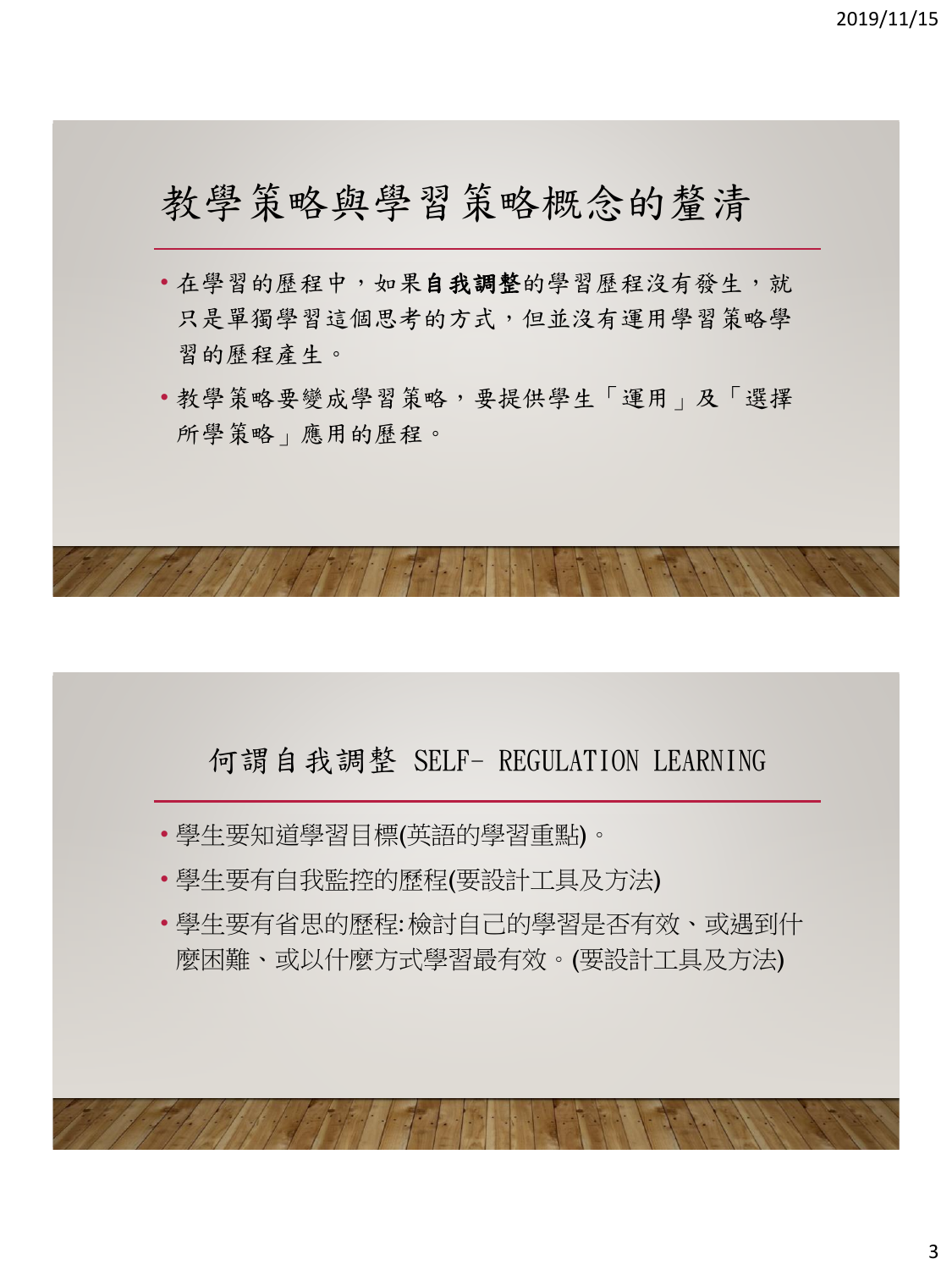

#### 知識的種類(英語文學習屬於哪一類?)

- 陳述性知識 : 事實知識、概念知識(declarative knowledge)。
- 程序知識 : (Procedural knowledge):
- 自我調整(後設認知知識)
- ▶策略知識: (strategic knowledge):
- ▶認知任務知識(包含脈絡和情境的知識)(K): When & Why
- 自我知識(Self knowledge):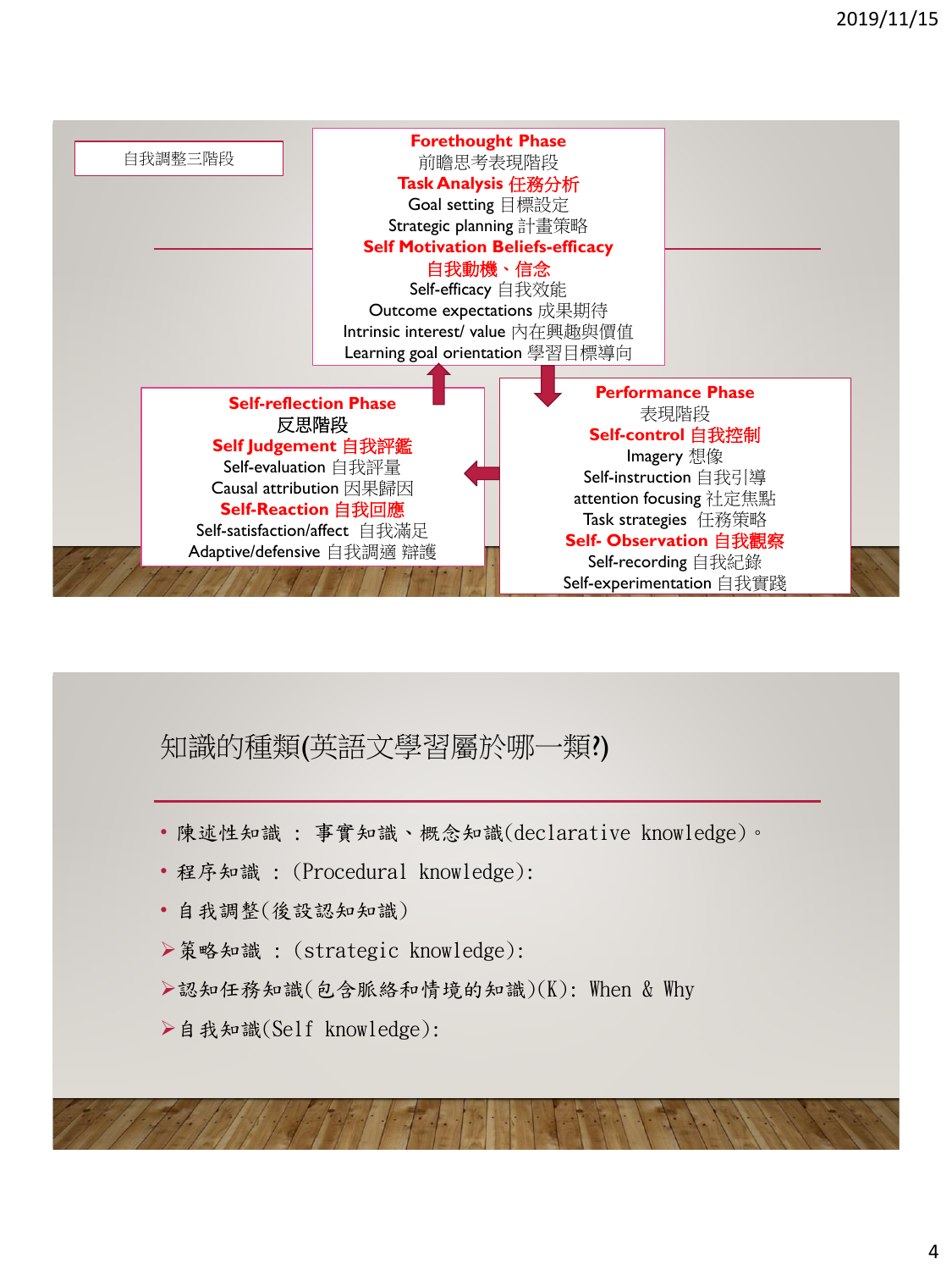請把你的英語文學習策略(聽、說、讀、寫)

- 把你的學習策略寫出來
- 把學習策略貼出來並說明
- 一個人留下來,其他人去觀摩
- 使用范式圖將所貼出的學習策略看那些是教學策略、那些 是學習策略,那些兩者皆可。

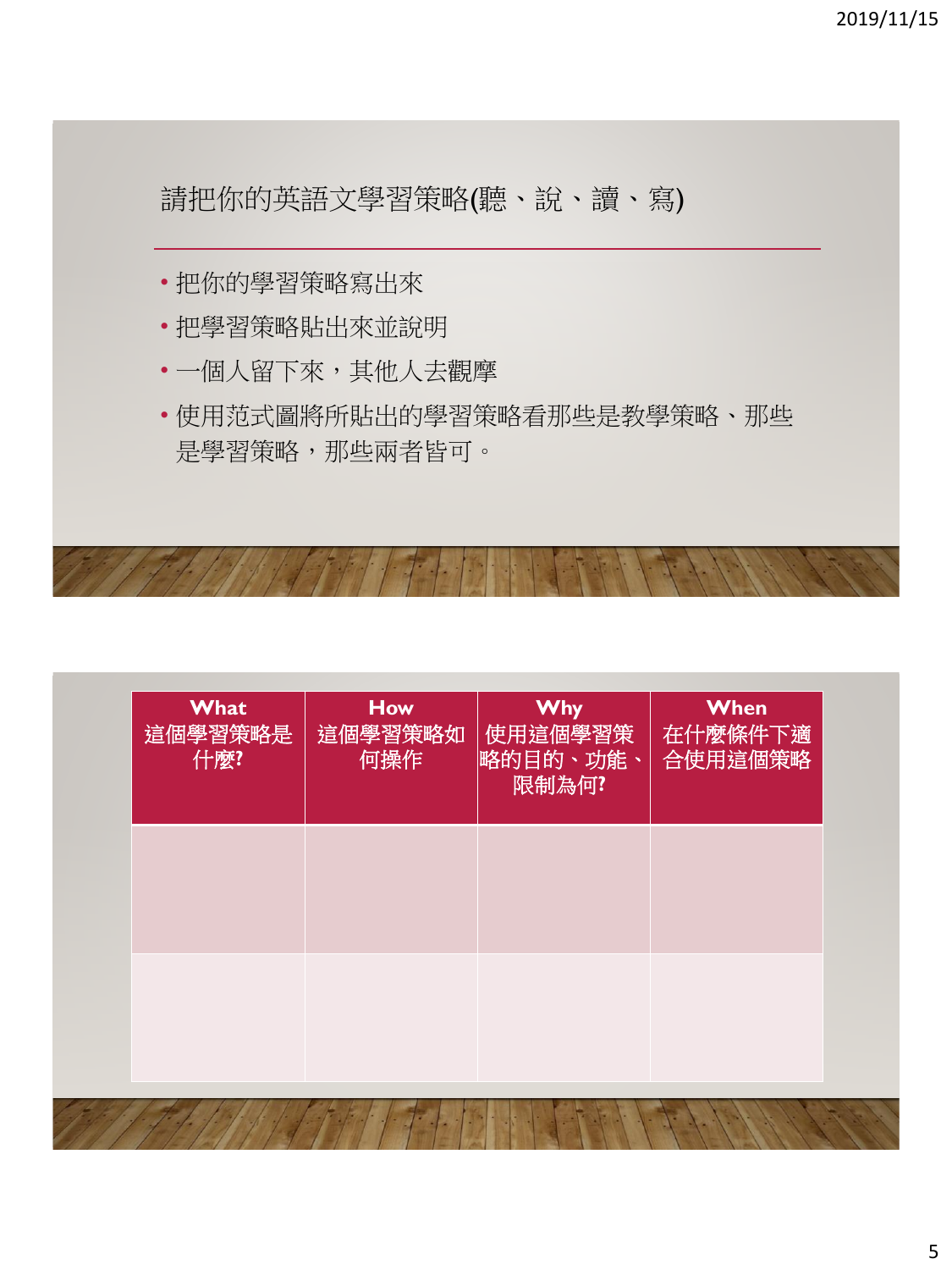#### 16種重要的心智習性

- 堅持。 • 控制衝動。 • 以了解和同理心傾聽。 • 用各種感官覺察。 • 彈性思考。 • 反省思考方式。 • 保持好奇和讚嘆之心。 • 應用舊知識於新情境。 • 清楚、精準的思考和溝通。 **• 創造、想像、創新。** • 能共同協力思考。 • 敞開心胸不斷學習。
- 力求精準。
- 質疑並提出問題。 有幽默感。
- 願意冒險並承擔後果。
	-

#### 教導學習策略的方式

- 透過提問、視覺組織、提示建構鷹架。
- 直接教學
- 融入學科
- 反覆練習(routines):跨學科/單元/時間
- 省思修正: 提供檢核表或目標以供學生省思(建構後設認知)
- 成功經驗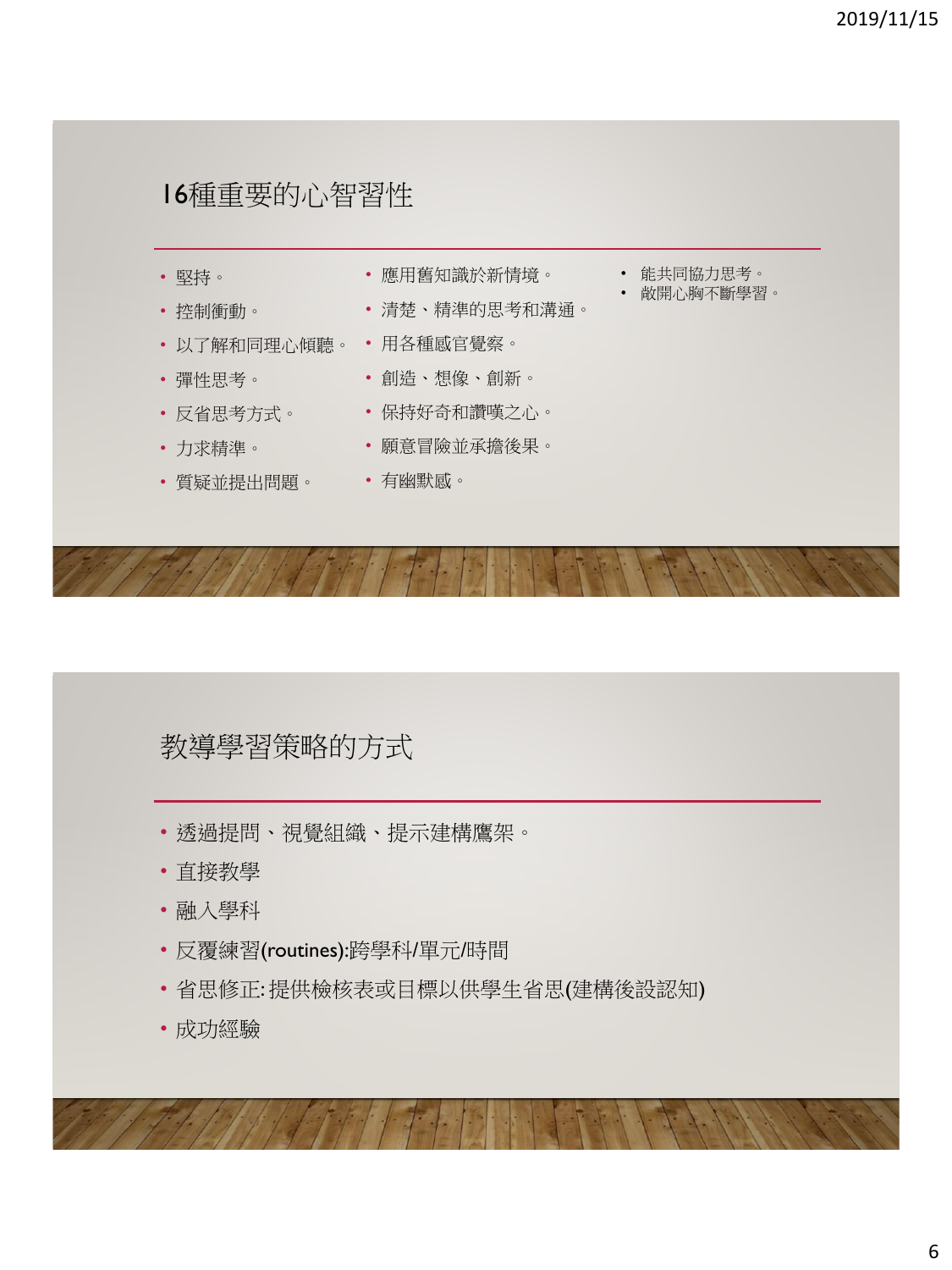

#### 直接教導學習策略與心智習性

- 示範 : 放聲思考(思考的過程)。
- 說明:說明為什麼要這麼做。
- 互動:
- 省思: 提供檢核表或目標以供學生省思(建構後設認知)
- 回饋:老師提供回饋(做錯的地方)
- 遷移: 提供其他的練習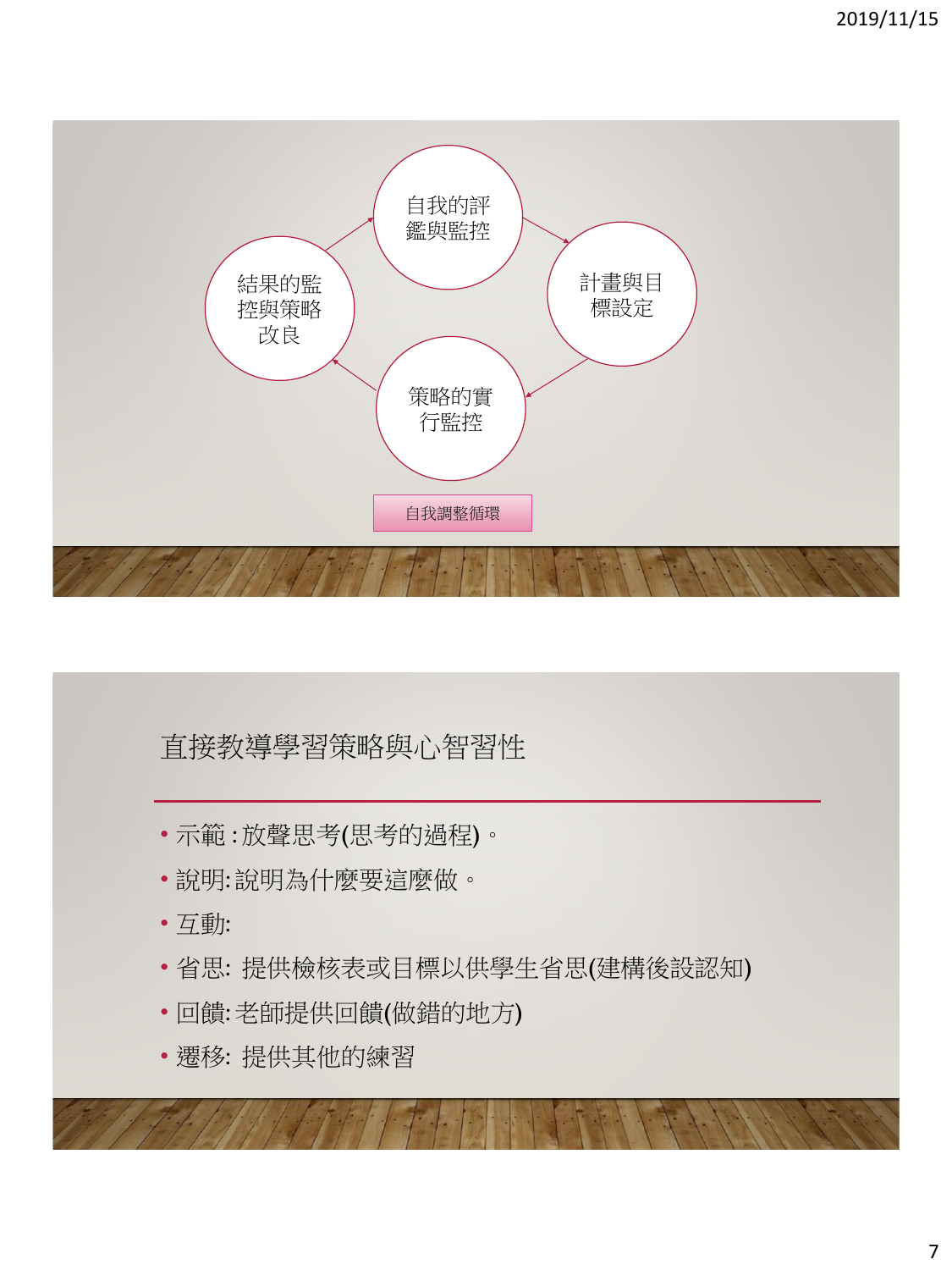### 融入學科: INFUSION LESSONS

- 單元介紹Lesson Introduction
- 思考活動The Thinking Activities
- 寫作活˙動Writing Activities
- 提供學生反思如何想和獲得Prompting Students to Reflect on How are they Thinking got
- 提供學生將技巧運用到其他的例子Helping Students Transfer the Use of This Skill to Other Examples (近遷移)
- 提供學生將技巧運用到其他的例子Helping Students Transfer the Use of This Skill to Other Examples(進入情境)

#### 學習策略的評量

- 學習策略的表現:
- 我如何判斷:
- 檢核表
- 評分規準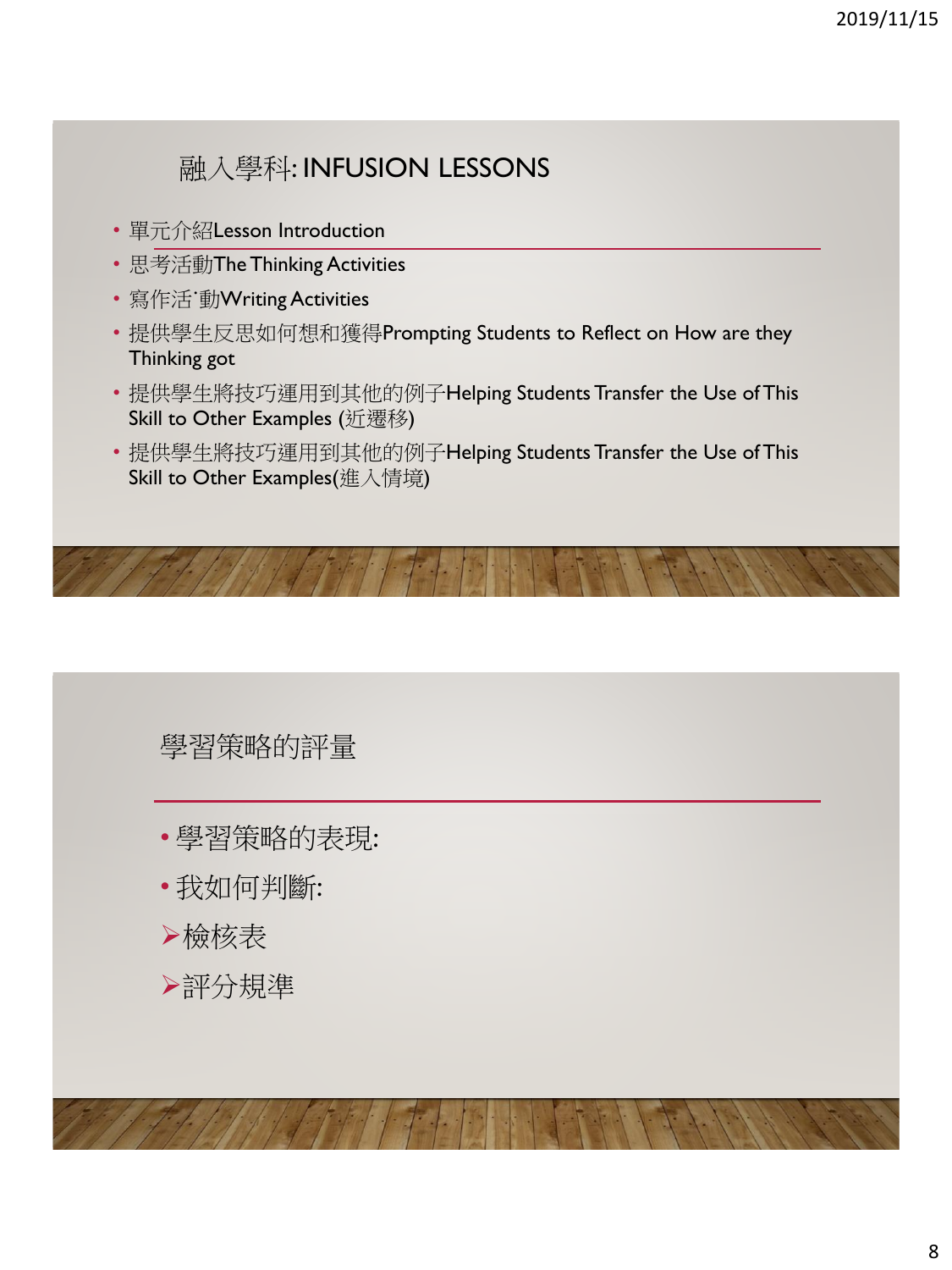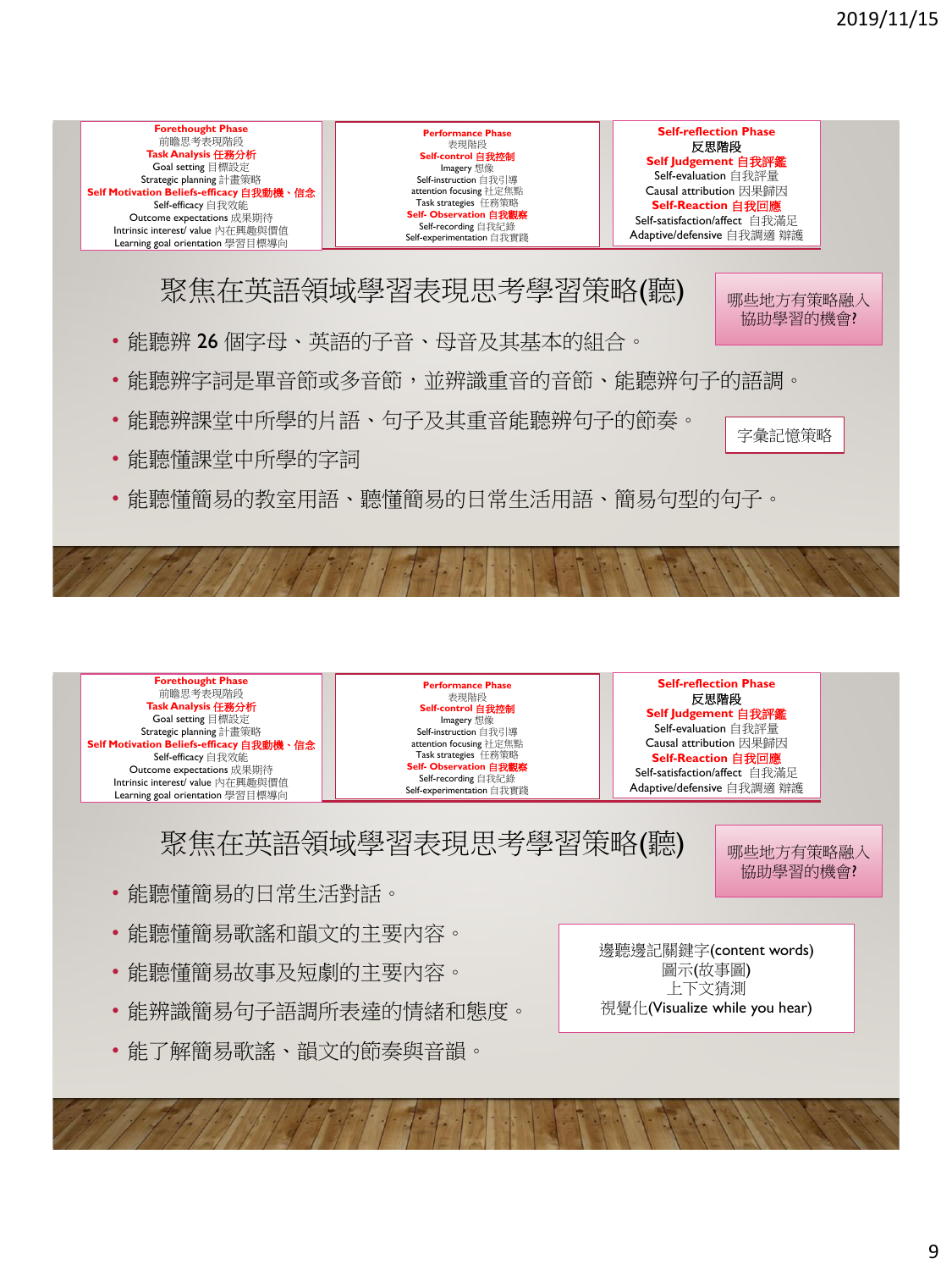



邊說邊聽自己的句子。

方式表達。 巡找夥伴共學 設定自我練習的方式

如果不會說關鍵字,可以用別的

- 能使用簡易的教室用語。
- 能使用簡易的日常生活用語。
- 能作簡易的回答和描述及提問
- 能以正確的發音及適切的語調說出簡易句型的句子
- 能複誦和吟唱簡易的歌謠韻文、能進行簡易的角色扮演。

說圖策略範例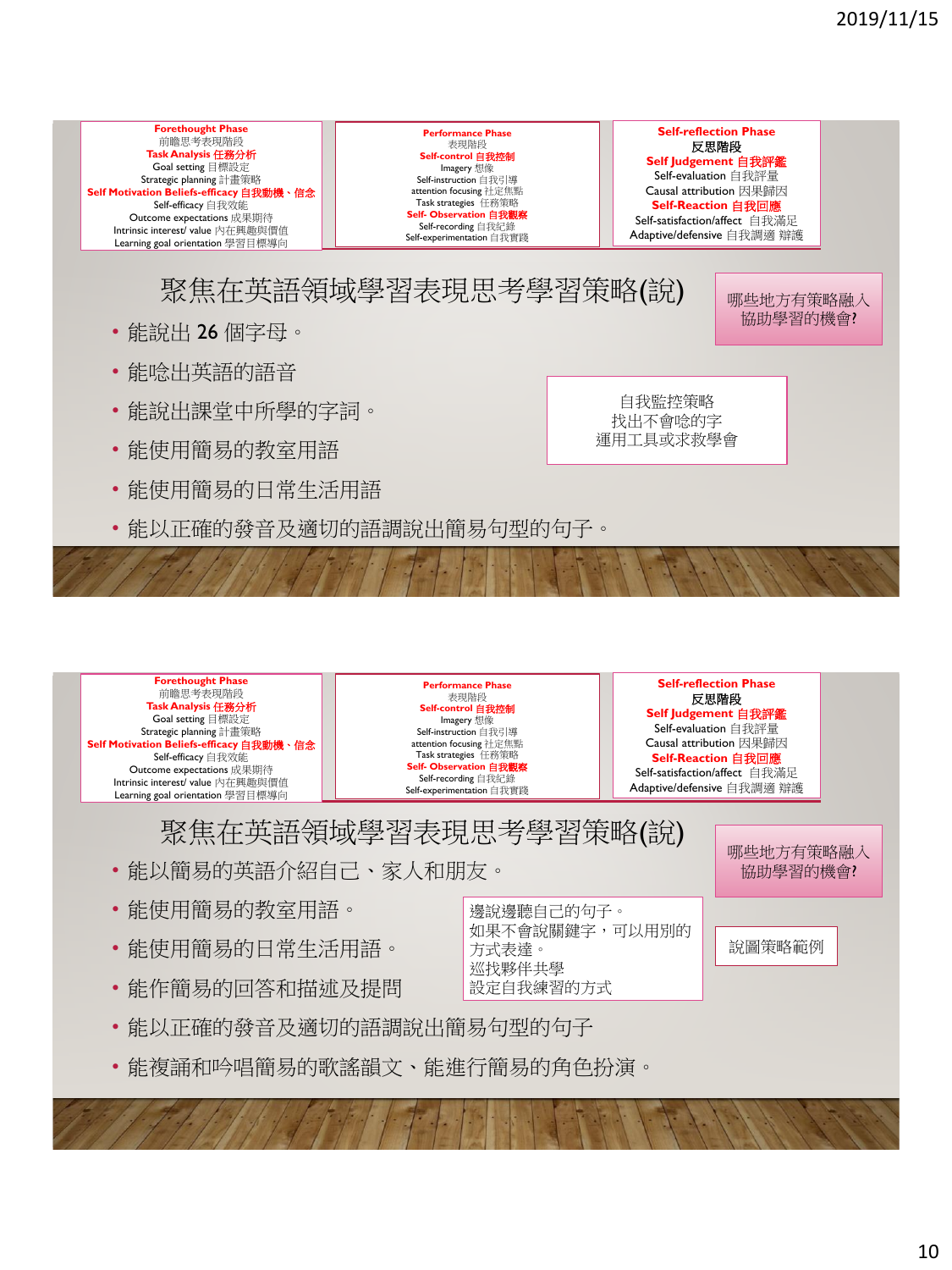